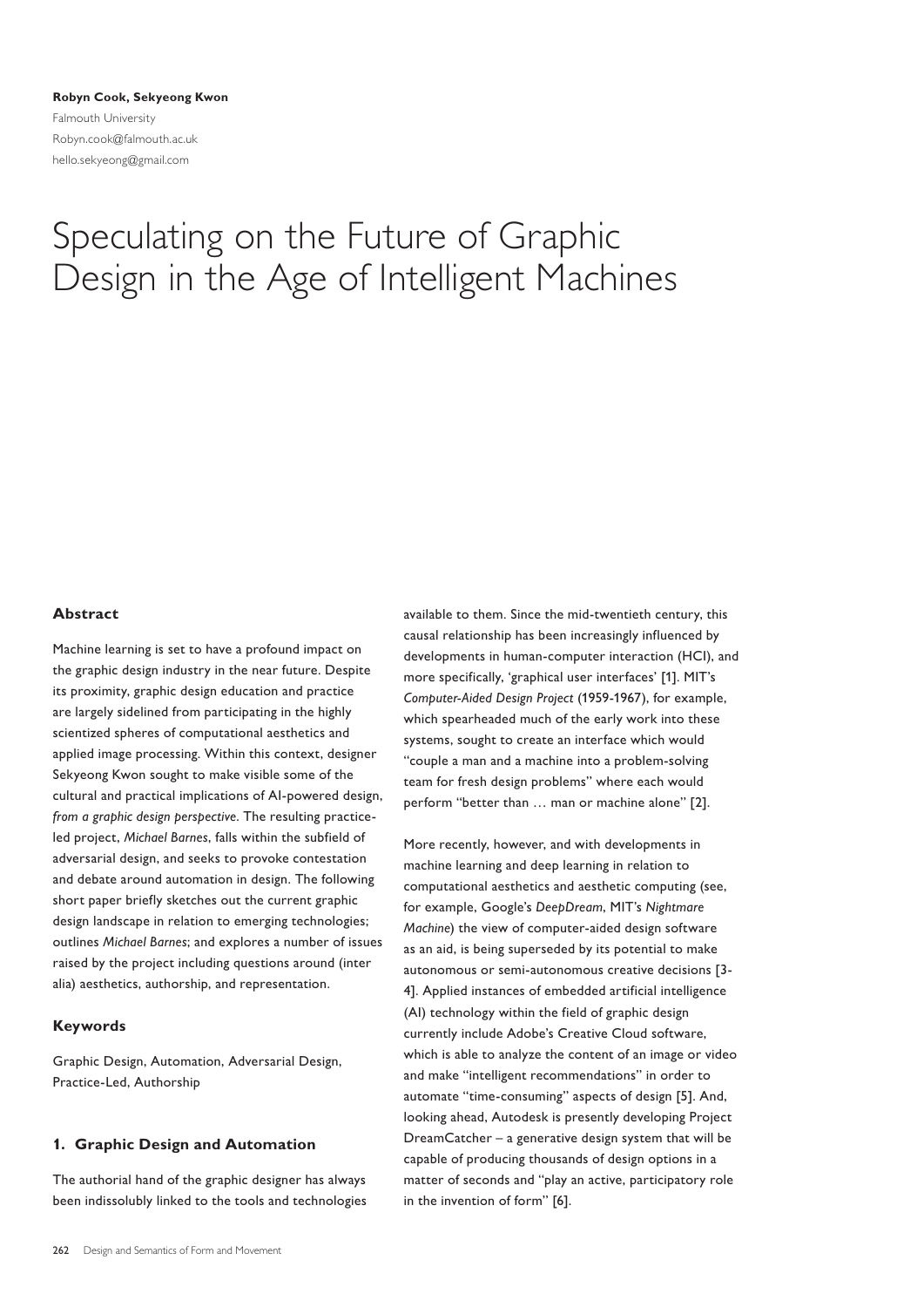Of course, these advancements have elicited polarizing views in the field of design. Typically, debates center around employability and economic productivity, with factions on one side arguing that by relegating time-consuming production activities to computers, designers will be able to expedite their creative work [7]. Others, however, warn of a dystopian scenario with widespread unemployment resulting from increased automation [8].

However, outside of this binary rhetoric, and the pitting of the 'technophobic humanist' against the 'inhuman technologist' [9], what is less often discussed are the potential ramifications of AI technology in relation to the craft of graphic design practice.

Within this rapidly-evolving and highly-contested environment, designer Sekyeong Kwon sought to encourage debate and make visible core concerns around AI-powered design, *from a graphic design perspective.* 

The resulting practice-led project, *Michael Barnes*, is outlined below.

# **2. Michael Barnes**

*Michael Barnes* is a self-titled portfolio website (https:// barnes.persona.co/) which includes a manifesto, a curriculum vitae, and a gallery of design work featuring corporate identity, packaging and branding projects (See

**Fig. 1.** Michael Barnes *Work* (Source: https:// barnes.persona.co/)



**Fig. 2.** Michael Barnes *Biography* (Source: https://barnes.persona. co/)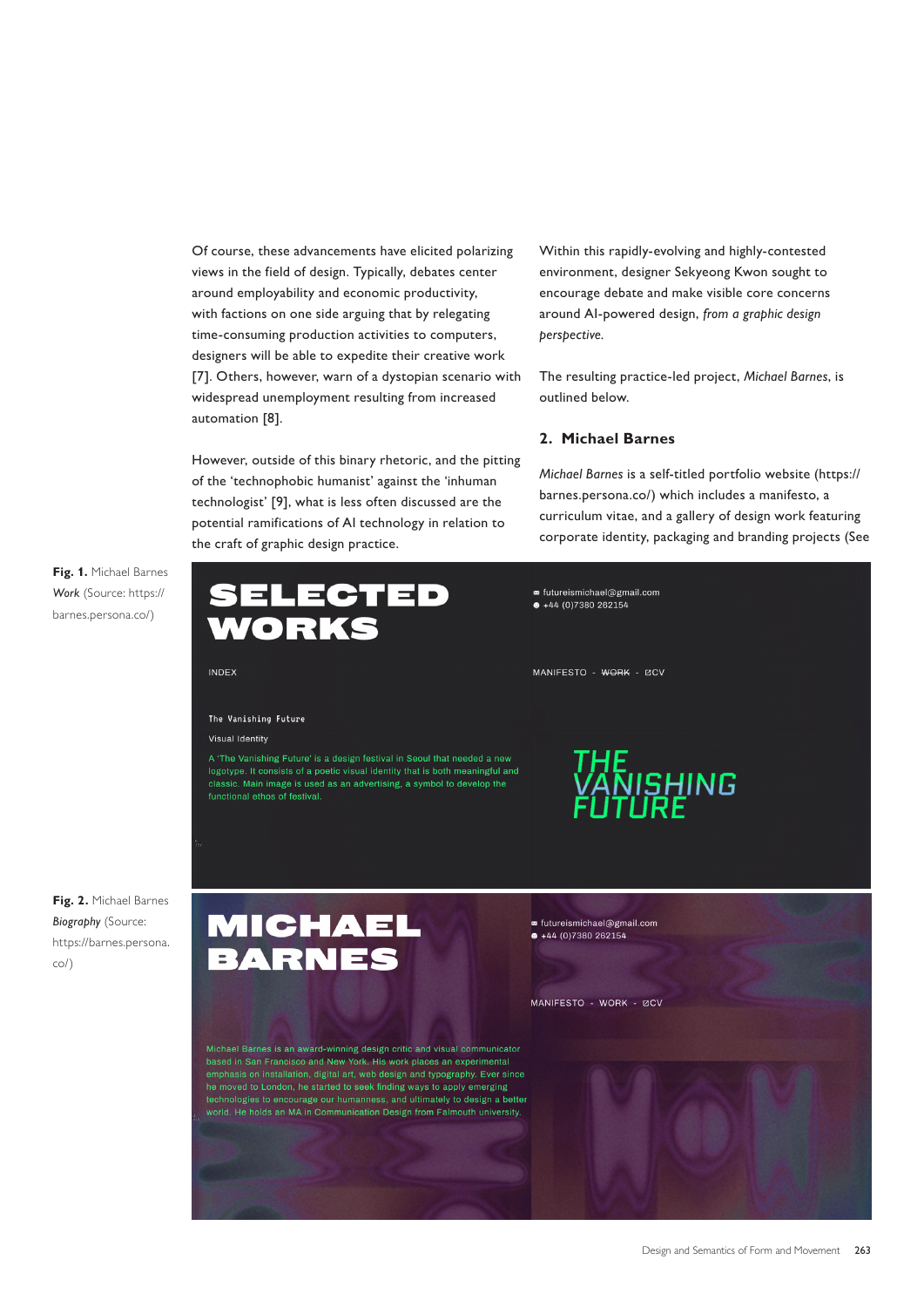Fig. 1). According to his biography, Barnes' is "an awardwinning design critic and visual communicator based in San Francisco and New York" (See Fig. 2).

Despite the unremarkable design work and the uncomfortable syntax, the website seems to all intents and purposes authentic. That is, the portfolio appears typical of the countless online design portfolios that are (arguably) largely indistinguishable from one another [10].

However, 'Michael Barnes', his name, biography, manifesto, and projects are entirely fictitious. 'He' has been computationally generated using a combination of tools (Python coding, Markov Chain sequencing, image generators, etc.) and data scraped from existing graphic design texts and websites.

Thus, 'Barnes' represents but one randomized version of a potentially exponential number of designers and portfolios that could have been algorithmically generated. He could have, for example, been just as easily characterized as:

… a curious interaction designer and UI/UX designer based in Barcelona and Bangkok…

#### Or:

… a meticulous design strategist and visual communicator based in London and Sydney…

Certainly, this kind of parafictional deceit in cultural production is nothing new; Nat Tate (created by William Boyd) and The Yes Men (Jacques Servin and Igor Vamos) spring to mind. In each case, the characters draw on and mimic existing dialects – cultural, aesthetic, and textual – as a means of gaining entry to, and legitimacy within, a specific sphere [11]. However, unlike The Yes Men (et al) who intentionally 'dupe' the viewer, 'Michael Barnes' offers up 'his' own duplicity for scrutiny. Namely, the last section of the website, the *curriculum vitae*, reveals the project as a fictional endeavor, and makes publicly available the various code and tools used in the creation of the character and his portfolio.

#### **3. An Adversarial Approach**

 While not overtly political, Kwon's project can be seen as a form of adversarial design – a type of critical making which seeks to provoke debate through the speculative modelling of possible scenarios and sociopolitical configurations [12]. Specifically, once 'Barnes' is revealed as an algorithmically generated figure, the existing relationship between AI technology and design, and perhaps more importantly, its shared future, are visibly problematized for the viewer. By doing so, rather than simply exploring the *potential applications*  of AI technology and design, *Michael Barnes* demands consideration of its implications as well.

One area highlighted by *Michael Barnes* is the ease with which it achieves, at least in part, a kind of semiotic invisibility. It appears authentic. Thus, the website exposes the generic globalized reality of design and portfolio websites in which imitation has become a tool of legitimization. This, in turn, raises further questions around the *current* impact of AI technology in the field of design. Firstly, given that the featured work ('best of', 'most viewed' etc.) on graphic design showcase sites (for example, Behance and Dribbble), and the practice of locating stock images and templates, is search engine driven, to what degree are computers already agents of (rather than simply aids to) design practice? And looking forward, if design software is increasingly left to make decisions computationally, what will these be based on? Aggregates of taste? Engagement levels? Sponsorship? And, in turn, whose views will these privilege?

As such, the project recognizes that advancements in graphic design AI are not value-free, but rather, embedded within a broader data environment, which will ultimately prioritize particular social, political and economic forces.

Another area underscored by the project are shifting notions of originality within our current hypernetworked culture. Specifically, while Michael Barnes' portfolio is comprised entirely of pre-existing data, it *is* original in the sense that it is one-of-a-kind. In turn, this begs the question: who is the author of the website? The algorithm? Kwon? The 'original' authors of the now-unrecognizable data sources? And, additionally, who owns the intellectual property rights to the work?